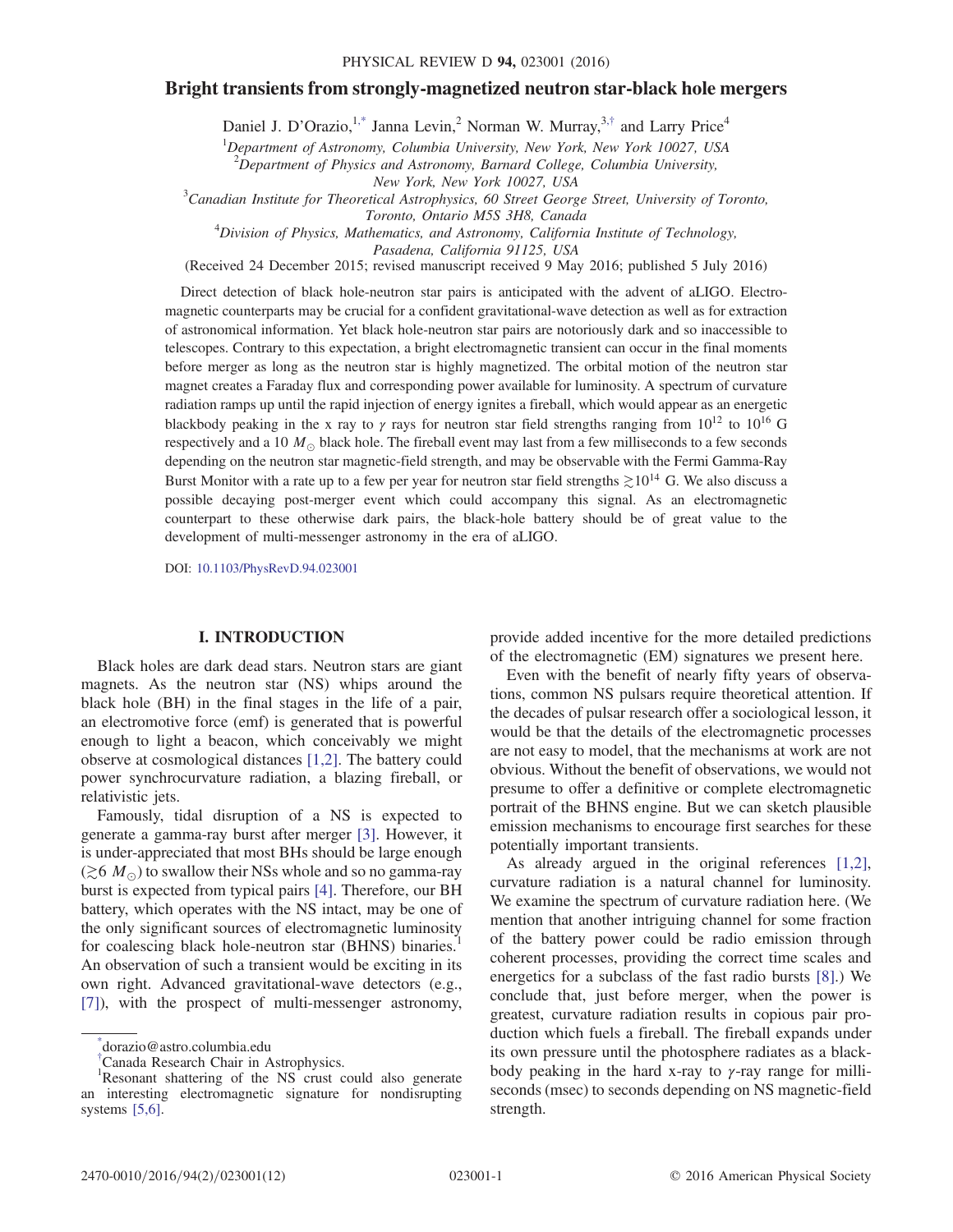If the merger were to happen in our own galaxy, we might watch the spectrum of curvature radiation ramp up followed by the brighter fireball. At cosmological distances, the high-energy lead up in curvature radiation will be too faint to detect, but the fireball could be observable at a rate of at least a few per year with the FERMI Gamma-Ray Burst Monitor (GBM), for NSs with  $\gtrsim 10^{14}$  G surface magnetic fields. Such events could possibly be a subclass of short gamma-ray bursts. Since the fireball takes at least  $\sim$ 0.2 ms to 0.02 s to expand and release the light, the burst from the fireball would lag just behind the peak gravitational-wave emission. Post-merger, the transfer of magnetic flux on to the black hole might lead to a brief jet and afterglow. Pre- and post-merger triggered events could be observed to occur very close to each other in timing. We hope the predicted transient discussed here encourages observational interest.

#### A. The power of the battery

First, we review the estimate of the energy budget for the BH battery. The BHNS system behaves analogously to a unipolar inductor, which has been investigated in application to a number of other astrophysical systems, e.g. Jupiter and its moon Io [\[9\],](#page-11-6) planets around white dwarfs [\[10\]](#page-11-7) and main sequence stars [\[11,12\]](#page-11-8), binary neutron stars [\[13](#page-11-9)–16], compact white dwarf binaries [\[15,17](#page-11-10)–19], BHs boosted through magnetic fields [\[20,21\],](#page-11-11) and the Blandford-Znajek (BZ) mechanism [\[22\]](#page-11-12) for a single BH spinning in a magnetic field (for recent numerical work on the BZ mechanism see, e.g., [\[23,24\]\)](#page-11-13). The calculation for BHNS systems, already presented in Ref. [\[1\]](#page-11-0) and confirmed in the detailed relativistic analysis of Ref. [\[2\],](#page-11-14) as well as the numerical calculations of Ref. [\[25\]](#page-11-15), gives the scaling of power available for conversion into electromagnetic luminosity. In the next section we will consider the implications of throwing this power into luminous elements in the BHNS circuit.

For observers which have not fallen through, the BH horizon is well approximated, electromagnetically, as a conducting sphere [\[26\].](#page-11-16) The relative motion of the BH through the magnetic field of the NS induces an emf. We visualize the circuit which generates this emf in Fig. [1](#page-1-0). Because charged particles are bound to a given field line, we imagine that one set of field lines forms one set of wires in a closed circuit. In conceptualizing the circuit it is important to distinguish between field lines that act as wires at a given instant and those that contribute to the changing magnetic flux through the circuit. The circuit is closed by connecting the wires along the surface of the horizon, as in the snapshot of Fig. [1](#page-1-0). As the BHNS pair orbits, the circuit sweeps through the dipole field. The changing magnetic flux through a surface bounded by the changing circuit corresponds to an emf. There are an infinite number of such circuits as different field lines intersect the BH.

<span id="page-1-0"></span>

FIG. 1. Schematic of a Faraday loop as seen by an observer external to the horizon. The black sphere depicts the BH horizon orbiting out of the page. In green is a schematic of the instantaneous closed loop defining one of infinitely many circuits made up of electrons and positrons moving along magnetic-fields lines which trace the BH horizon.

<span id="page-1-1"></span>Following Ref. [\[1\],](#page-11-0) the voltage generated is given by

$$
V_{\mathcal{H}} = \int \alpha \mathbf{E} \cdot \mathbf{ds} = -\frac{1}{c} \frac{d}{dt} \int \alpha \mathbf{B} \cdot \mathbf{d} \mathbf{A}
$$

$$
= -\oint \alpha \left(\frac{\mathbf{v}}{c} \times \mathbf{B}\right) \cdot \mathbf{ds}, \qquad (1)
$$

<span id="page-1-2"></span>where v is the relative velocity of the BH horizon with respect to magnetic-field lines and we add a factor of the lapse function for a spinning BH  $\alpha$  by hand to account for the gravitational redshifts. $^{2}$  Given a dipole magnetic field, which drops off with distance from the NS as  $r^{-3}$ , anchored on the NS with radius  $R_{\text{NS}}$  (taken to be 10 km throughout) and surface magnetic-field strength  $B_{\text{NS}}$ ,

$$
B(r) = B_{\rm NS} \left(\frac{R_{\rm NS}}{r}\right)^3,\tag{3}
$$

<span id="page-1-3"></span>the voltage [\(1\)](#page-1-1) acquires a contribution only from the integral along the horizon in the direction of the line connecting the BH and NS, and so evaluates to

<sup>2</sup>In Boyer-Lindquist coordinates for a Kerr BH,

$$
\alpha = \frac{\rho}{\Sigma} \sqrt{\Delta}
$$
  
\n
$$
\rho = (\mathbf{r}^2 + S^2 \cos^2 \theta)^{1/2}
$$
  
\n
$$
\Sigma = ([\mathbf{r}^2 + S^2] - S^2 \Delta \sin^2 \theta)^2.
$$
\n(2)

for BH spin  $S \leq 1$ . Here we use r for the distance from the BH to be distinguished from the distance from the neutron star r.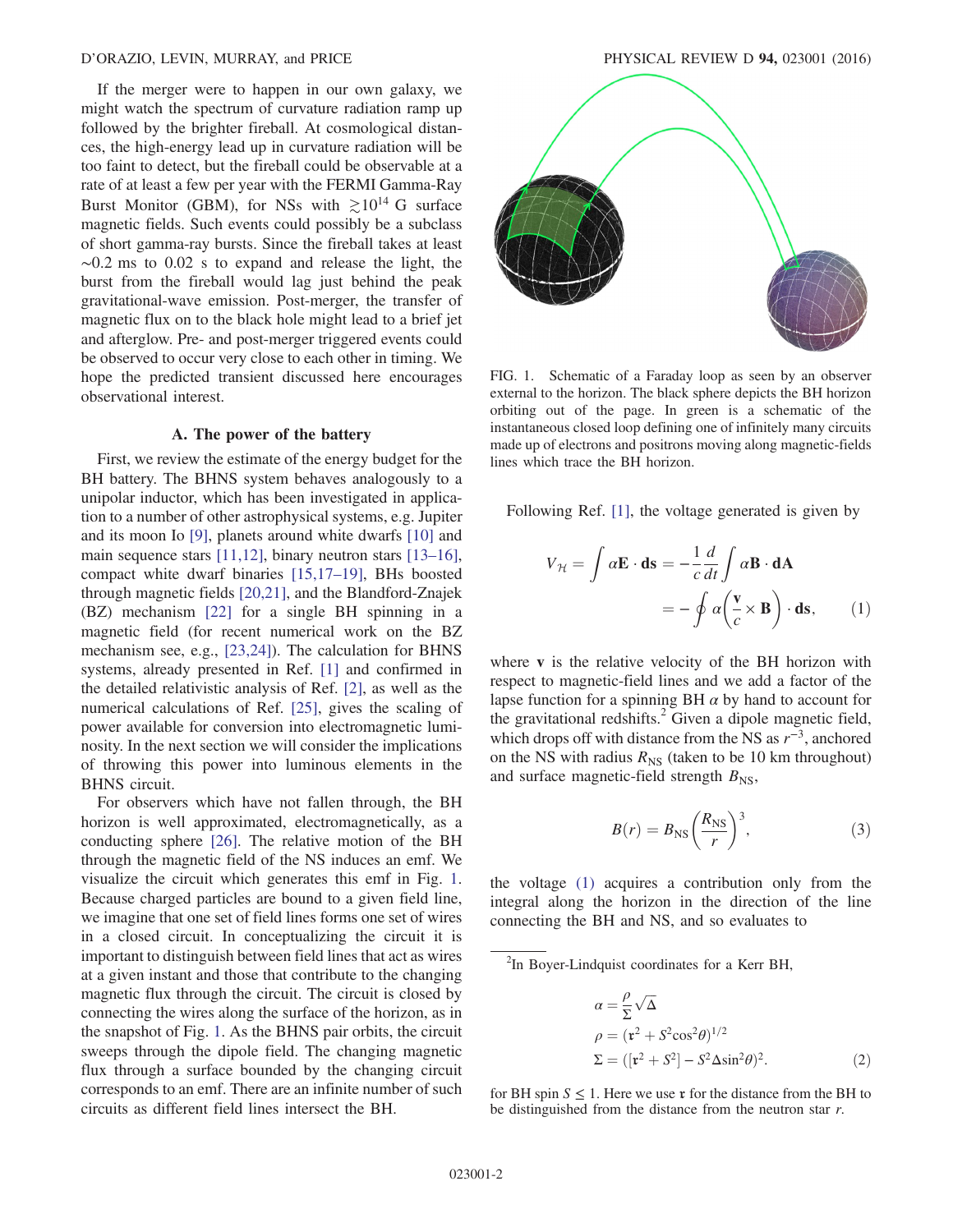BRIGHT TRANSIENTS FROM STRONGLY-MAGNETIZED ... PHYSICAL REVIEW D 94, 023001 (2016)

$$
V_{\mathcal{H}} = 2R_H \left[ \frac{r(\Omega_{\text{orb}} - \Omega_{\text{NS}})}{c} + \frac{S}{4\sqrt{2}} \right] B_{\text{NS}} \left( \frac{R_{\text{NS}}}{r} \right)^3, \quad (4)
$$

where  $R_H$  is the radius of the horizon and where we have included a factor to account for the spin,  $0 \le S \le 1$ , of the BH [\[1\]](#page-11-0). Notice that in Eq. [\(3\),](#page-1-2)  $B_{NS}$  drops off with distance from the NS, so the voltage varies across the horizon for small binary separations. In the limit in which we ignore the finite size of the compact objects, we interpret  $r$  as the binary separation.

<span id="page-2-0"></span>The total power that can be liberated by the battery is

$$
\mathcal{P}(t) = \frac{V_{\mathcal{H}}^2(t)}{(\mathcal{R}_{\mathcal{H}} + \mathcal{R}_{\rm NS})^2} \mathcal{R}_{\rm NS}.
$$
 (5)

The resistance across the horizon of the BH is  $\mathcal{R}_H = 4\pi/c$  cm<sup>-1</sup> s. Since the effective resistance of the NS and its magnetosphere  $(\mathcal{R}_{NS})$  is unknown, we choose  $R_{\text{NS}} = R_H$  to give the largest possible luminosities. This impedance matching condition is the same as that imposed to derive the Blandford-Znajek power [\[22\],](#page-11-12) in which case the angular velocity of magnetic-field lines at infinity are set to one half of the BH horizon angular velocity [\[26,27\]](#page-11-16).

The power scales roughly as

$$
\mathcal{P} \sim M^2 B_{\rm NS}^2 r^{-6} v^2. \tag{6}
$$

At large separations  $v^2 \sim M/r$  is small, climbing to near the speed of light at merger. Measuring length in units of M, the power scales as

$$
\mathcal{P} \sim B_{\rm NS}^2 M^{-4} v^2. \tag{7}
$$

For a fixed number of gravitational radii between the NS surface and the BH horizon, a larger BH boosts the power as  $M^2$ , but the larger implied distance between the two decreases the magnetic-field strength at the horizon by  $M^{-6}$ .

We discuss briefly when these scalings break down. In the limit that the NS and BH are close, and their finite sizes are important, the NS surface can come arbitrarily close to the BH horizon in which case  $B_{\text{NS}}^2 r^{-6} \rightarrow B_{\text{NS}}^2$ . Placing the NS surface at the horizon and spinning it with velocity  $v$ would generate power which increases with BH mass as  $\mathcal{P} \sim M^2 B_{\text{NS}}^2 v^2$ . If however, the BH mass was very large, the variation of the magnetic field across the BH horizon would become important. For very large BHs, the NS light cylinder will not span the horizon.<sup>3</sup> In these cases, our assumption that the voltage drop is across the entire horizon breaks down and the power will scale more weakly than  $M<sup>2</sup>$ . In the present work, we ignore finite-size effects and take Eqs. [\(3\)](#page-1-2)–[\(5\)](#page-2-0) to be a good estimate of the average power available via the BH battery.

Here and throughout the rest of the paper we treat the NS surface magnetic-field strength as an unknown parameter. Because there are no observations of BHNS binaries, and hence no measurements of NS field strengths near merger with a BH, we have chosen a range in accordance with the observed NS fields (see e.g. [\[28\]\)](#page-11-17). We consider fields ranging from those of the radio pulsar population  $10^{12}$  G up to the observed magnetar field strengths of a few times  $10^{15}$  G  $[29]$  and beyond to larger, but not impossible field strengths of  $10^{16}$  G,<sup>4</sup> in order to probe the full range of energies available to the BHNS system. Conversely and as we discuss in Sec. [V,](#page-8-0) our models can constrain the NS field strength at merger.

In Fig. [2](#page-3-0), we plot the total power available for liberation by the binary as a function of time for varying NS magnetic-field strengths and a maximally spinning BH of mass 10  $M_{\odot}$ .<sup>5</sup> Importantly, over the range of possible magnetic-field strengths, the energy liberated through the BH-battery mechanism is many orders of magnitude lower than that liberated by gravitational radiation [\[1\]](#page-11-0), hence the orbital inspiral time scales are set by gravitational radiation loss and are robust despite different possible channels for the electromagnetic power. The time-dependent separation  $r(t)$  decays due to gravitational radiation losses [\[31\]](#page-11-19),

<span id="page-2-1"></span>
$$
r(t) = \left(r^4(0) - 4\frac{64}{5}\frac{G^3}{c^5}M_{\rm NS}M(M + M_{\rm NS})t\right)^{1/4},\tag{8}
$$

where  $M_{\text{NS}}$  is the NS mass taken to be 1.4  $M_{\odot}$  throughout. Over the final second, the power available climbs by ∼8 orders of magnitude. For a  $10^{12}$  G dipole field, the power rises from pulsar scales  $\sim 10^{36}$  erg s<sup>-1</sup> in that second, to ~10<sup>44</sup> erg s<sup>-1</sup> in the final millisecond (at  $r = 2GM/c^2$ ). The power scales as  $B^2$  reaching  $10^{52}$  erg s<sup>-1</sup> for a magnetar with  $B \sim 10^{16}$  G. For a maximally spinning BH, the horizon is at  $r = GM/c^2$ , so we extend the luminosity scaling in Fig. [2](#page-3-0) down to this separation (noting that we still have  $GM/c^2 > R_{\text{NS}}$  for  $M \geq 7 M_{\odot}$ ) where the luminosity peaks at  $\sim 10^{45}$  erg s<sup>-1</sup> $(B/10^{12} \text{ G})^2$ .

Equation [\(5\)](#page-2-0) gives an estimate of the power the battery could generate. Whether or not this power is available to light up the pair is the question at hand. We describe the

<sup>&</sup>lt;sup>3</sup>When the BH event horizon is larger than the size of the NS light cylinder,  $M \gtrsim c^3 G^{-1} \Omega_{\rm NS}^{-1} \sim 10^4 M_\odot 2\pi/\Omega_{\rm NS}$ , the full voltage drop of Eq. [\(4\)](#page-1-3) cannot be realized.

<sup>&</sup>lt;sup>4</sup>NS field strengths as high as ~10<sup>18</sup> G are theoretically possible but would generate EM power that would rival the emission due to gravitational radiation and hence require numerical analysis.

Depending on the NS equation of state, the choice of a maximally spinning BH could cause the NS to be partially disrupted (e.g. [\[30\]](#page-11-20)). In the same study, a BH spin  $S \lesssim 0.95$  does not disrupt, and changing the spin by such a small amount has no notable impact on our results.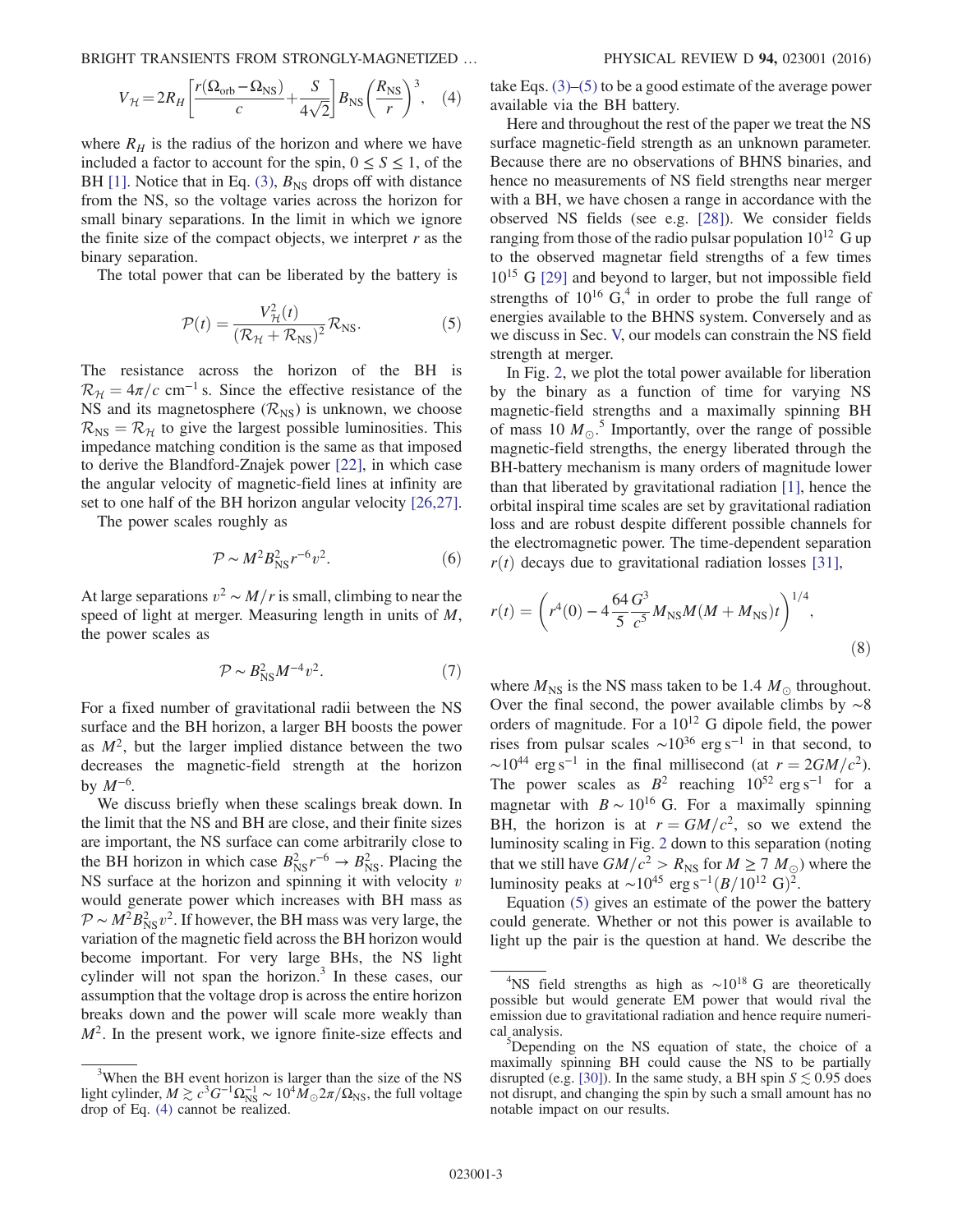<span id="page-3-0"></span>

FIG. 2. Total possible power supplied by the BH battery via Eq. [\(5\)](#page-2-0) as a function of time until merger for two point masses undergoing orbital decay via gravitational radiation reaction [Eq. [\(8\)\]](#page-2-1). The solid, dashed, and dot-dashed lines indicate NS surface magnetic-field strengths of  $10^{12}$ ,  $10^{14}$ , and  $10^{16}$  G respectively, for a BH mass of 10  $M_{\odot}$ . The plot extends to a binary separation of  $GM/c^2$ , the size scale of the event horizon for the maximally spinning BH we consider. We hove dropped factors of  $G$  and  $c$  in the axis labels.

most straightforward vehicles to convert the power into luminosity in the following sections.

#### II. CURVATURE RADIATION

The voltage drop will accelerate charges across magnetic-field lines connecting the NS to the BH. Basic physics suggests that these accelerated charges will provide a sensible channel for luminosity. The charges spiral around and are pushed along the magnetic fields when there is a parallel component of electric field,  $\mathbf{E} \cdot \mathbf{B} \neq 0$ . The result is a primary spectrum of curvature radiation.<sup>6</sup>

The extent to which the BH battery can act as a particle accelerator is mitigated by the conducting properties of the surrounding magnetosphere. The NS sustains a magnetosphere by pulling charges from the NS and through various pair production channels in the magnetosphere [\[32,33\]](#page-11-21). The plasma acts as a conductor and will screen the NS's electric fields until force-free conditions are established, that is, until  $\mathbf{E} \cdot \mathbf{B} = 0$ .

Once the BH enters the light cylinder of the NS and the battery is established, the electric field configuration changes and the magnetosphere adjusts with those changes. At the large separations of the light cylinder, the plasma is tenuous but in the final stages when the voltage is most powerful, both compact objects should be submerged in the conducting plasma. Consequently, we anticipate that some of the emf generated by the orbital motion is screened and forces are muted. However, as with the pulsar, there must be gaps in which screening is inefficient and across which particles must be accelerated. Additionally, current sheets could act to dissipate the BH-battery power.

We currently do not know the degree to which the voltage is reduced by screening. In the future, global particle-in-cell codes could asses the gap structure in a BHNS magnetosphere. To make simple estimates, we continue to use the full power of the battery in the calculation of the curvature radiation, aware that screening could significantly reduce the estimates.

To obtain the primary curvature radiation spectrum, we assume a distribution in energy of the magnetosphere electrons and positrons. The spectrum of curvature radiation is given by integrating the one-electron spectrum multiplied by the number distribution of charged particles.

$$
P_C(\nu, t) = \int_{\gamma_{\min}}^{\gamma_{\max}} N(\gamma) \frac{dP_C}{d\nu} d\gamma \tag{9}
$$

where  $dP_C/d\nu$  represents the curvature radiation power per unit frequency (e.g. [\[34\]](#page-11-22)). We model the population as a power law in the relativistic Lorentz factor  $γ$ ,

$$
N(\gamma)d\gamma = N_0\gamma^{-p}d\gamma.
$$
 (10)

The normalization constant  $N_0$  is chosen so that the total bolometric luminosity matches Eq. [\(5\)](#page-2-0)

$$
N_0 = \frac{\mathcal{P}}{\iint \gamma^{-p} \frac{dP_C}{d\nu} d\gamma d\nu},\qquad(11)
$$

so that the magnetosphere number density  $({\sim}N_0/r^3)$  is set by the physics of curvature radiation and the requirement that the magnetosphere maximally radiates the BH-battery power.

The spectrum then depends on the energy distribution of electrons and positrons through the exponent  $p$ , and the time-dependent minimum and maximum Lorentz factors of particles in the magnetosphere  $\gamma_{\text{max}}(t)$  and  $\gamma_{\text{min}}(t)$  that we must input from the physical model of the BHNS battery. As the spectrum is not greatly dependent on the minimum  $\gamma$ or the power law index  $p$  (see the Appendix), we leave these as free parameters. The shape of the spectrum will depend on the choice of  $N(\gamma)$ , but, for what follows, the most important consideration will be where the high-energy end of the spectrum is cut off. This is set by the maximum electron Lorentz factor in the magnetosphere.

We approximate the maximum  $\gamma$  as the largest radiationreaction limited Lorentz factor in the magnetosphere.

<sup>&</sup>lt;sup>6</sup>When the energy of curvature photons is great enough, they will interact with the magnetosphere magnetic and electric fields and produce electron-positron pairs. As the curvature photons are not locked to move along magnetic-field lines, the secondary pairs can have a non-negligible component of motion transverse to the magnetic field, resulting in a secondary synchrotron spectrum.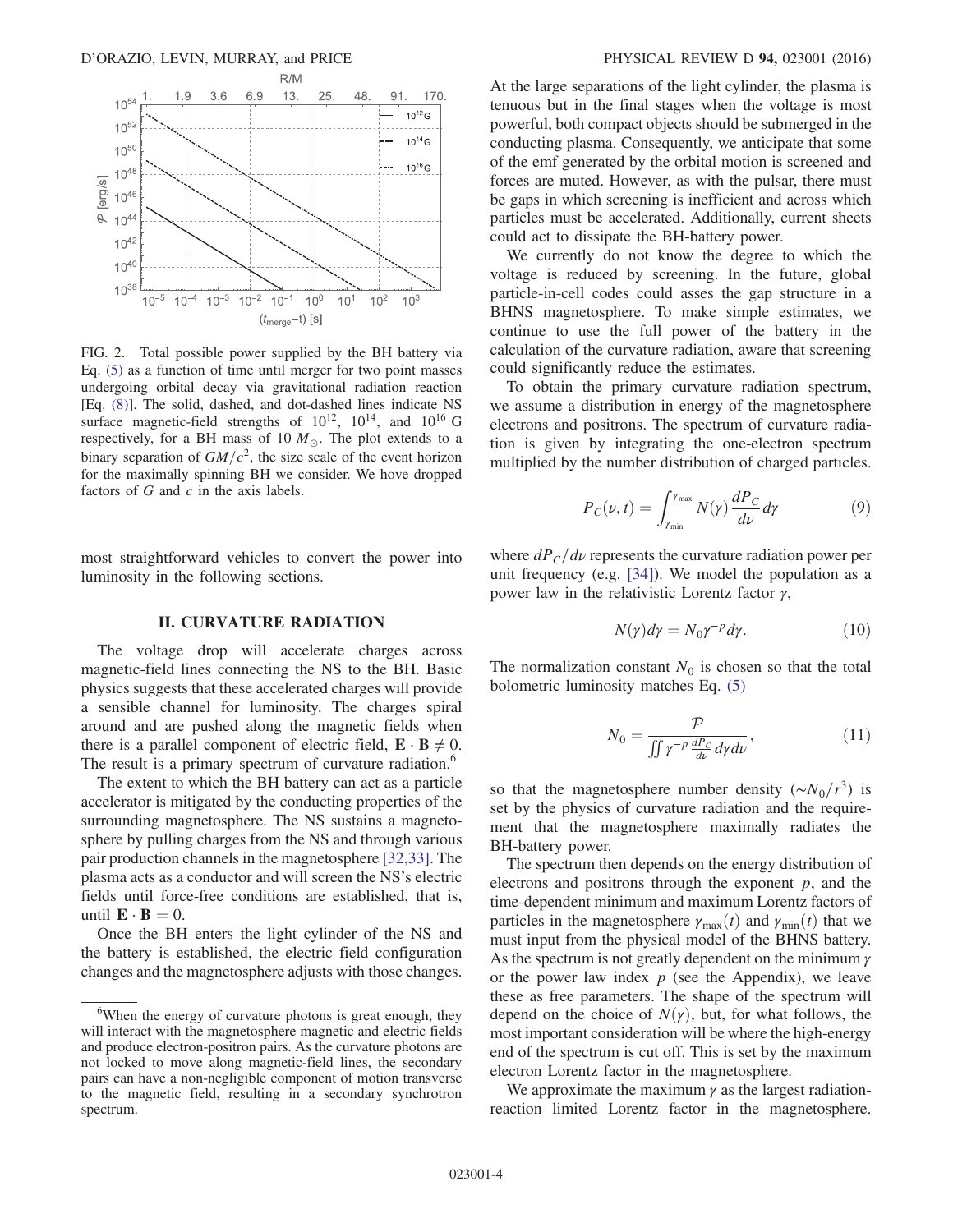Electrons and positrons are accelerated along magneticfield lines to radiation-reaction limited velocities given by solving

$$
ec|\mathbf{E}_{\parallel}| (1 - \gamma^{-2})_{\text{max}}^{1/2} = \frac{2}{3} \frac{ce^2 \gamma_{\text{max}}^4}{\rho_c^2}
$$
 (12)

for the Lorentz factor  $\gamma_{\text{max}}$ . Here  $\rho_c$  is the radius of curvature of magnetic-field lines. We evaluate  $\rho_c$  for a dipole magnetic field in the binary equatorial plane,  $\rho_c = R_{\rm NS} / 3 \sqrt{r/R_{\rm NS}}$ . We use the horizon electric field sourced by the potential drop Eq. [\(4\)](#page-1-3) to estimate a maximum value of the accelerating electric fields,  $|\mathbf{E}_{\parallel}| \approx$  $|\mathbf{E}| \sim \frac{V_H}{R_H}$  where  $R_H$  is the radius of the BH horizon.

<span id="page-4-3"></span>Then the radiation-reaction limited Lorentz factor of electrons/positrons, at the BH horizon is

$$
\gamma_{\text{max}} \approx 4.2 \times 10^7 \left( \frac{r}{6GM/c^2} \right)^{-5/8} \left( \frac{B_{\text{NS}}}{10^{12} \text{ G}} \right)^{1/4}, \quad (13)
$$

choosing fiducial parameters  $R_{\text{NS}} = 10^6$  cm and  $M_{\text{BH}} = 10 M_{\odot}$ . Electrons and positrons will emit curvature radiation with characteristic energy

$$
\epsilon_{\gamma} = \frac{3hc}{4\pi\rho_c} \gamma^3 \approx 1.8 \text{ TeV} \left(\frac{\gamma}{4.2 \times 10^7}\right)^3. \tag{14}
$$

We plot a representative curvature radiation spectrum for a fiducial 10  $M_{\odot}$  BH with maximal spin. The dependence of the curvature spectrum on  $\gamma_{\text{min}}$  and p is explored in the Appendix.

In agreement with previous works  $[1,2]$ , Fig. [3](#page-4-0) shows that the BHNS curvature radiation can be very high energy, >TeV, near merger. In the following section, we point out that this curvature radiation will be prone to copious pair production through interaction with the strong electromagnetic fields of the magnetosphere as well as photon-photon collisions. The pair production will further populate the electron-positron plasma surrounding the binary. Depending on the efficiency at which pairs are produced from the available energy of the BH battery, the magnetosphere will become optically thick to curvature photons. This trapped radiation can power a fireball, which we now characterize.

## III. FIREBALL

<span id="page-4-2"></span>As the BH and NS draw closer, the energy available to accelerate particles increases as  $r^{-3}v$ , resulting in a higher density of higher energy curvature photons. A consequence is pair production through the interaction of the magnetic field and high-energy photons  $(\gamma + B \rightarrow e^+ + e^-)$  and through photon collisions ( $\gamma + \gamma \rightarrow e^+ + e^-$ ), preventing the highest energy curvature photons from escaping the

<span id="page-4-0"></span>

FIG. 3. The spectra of primary curvature radiation at times corresponding to binary separations  $10GM/c^2$ ,  $6GM/c^2$ , and  $3GM/c^2$  (dot-dashed, dashed, solid) scaled to  $B_{NS} = 10^{12}$  G (factors of  $G$  and  $c$  are omitted in the labels). We use an electronenergy power law index of  $p = 2.0$  and a minimum Lorentz factor set by radiation reaction in the outer magnetosphere. Dependence on both parameters is minimal (see the Appendix). The red dots indicate photon energies above which the magnetosphere is opaque to pair production via  $\gamma + B$  interactions.

magnetosphere. The result is an optically thick pair  $+$ radiation fluid, which will expand outwards under its own pressure until pair production becomes disfavored and radiation can escape; the result is a fireball.

## A. Pair production

<span id="page-4-1"></span>The optical depth to  $\gamma + B \rightarrow e^+ + e^-$ , at binary separation  $r$  is

$$
\tau_{\gamma B} = r \left[ \frac{4.4}{e^2 / (\hbar c)} \frac{\hbar}{m_e c} \frac{B_q}{B_\perp} \exp\left(\frac{4}{3\xi}\right) \right]^{-1}
$$
  

$$
\xi \equiv \frac{\hbar \omega}{2m_e c^2} \frac{B_\perp}{B_q}
$$
  

$$
B_q \equiv \frac{m_e^2 c^3}{e\hbar} \approx 4.4 \times 10^{13} \text{ G}
$$
  

$$
B_\perp \equiv \text{Min} \left\{ \frac{x}{\left(R_{\text{NS}}/3\sqrt{r/R_{\text{NS}}}\right), 1 \right\} \text{B(r)} \qquad (15)
$$

for photons with  $\hbar \omega \gtrsim 2m_e c^2$ . The quantity in brackets is the mean free path for pair production given by Refs. [\[33,35\],](#page-11-23)  $B<sub>a</sub>$  is a natural quantum mechanical measure of magnetic-field strength, and  $B_{\perp}$  is the component of magnetic field perpendicular to the photon trajectory. The quantity in curly brackets in the last line of Eq. [\(15\)](#page-4-1) is the sine of the angle between a photon trajectory and the magnetic-field direction, which is simply the distance  $x$  a photon has traveled in direction initially tangent to a field line, divided by the radius of curvature of field lines. As a characteristic value, we take the radius of curvature to be that of a dipole field line which goes through the center of the BH at binary separation  $r$ . This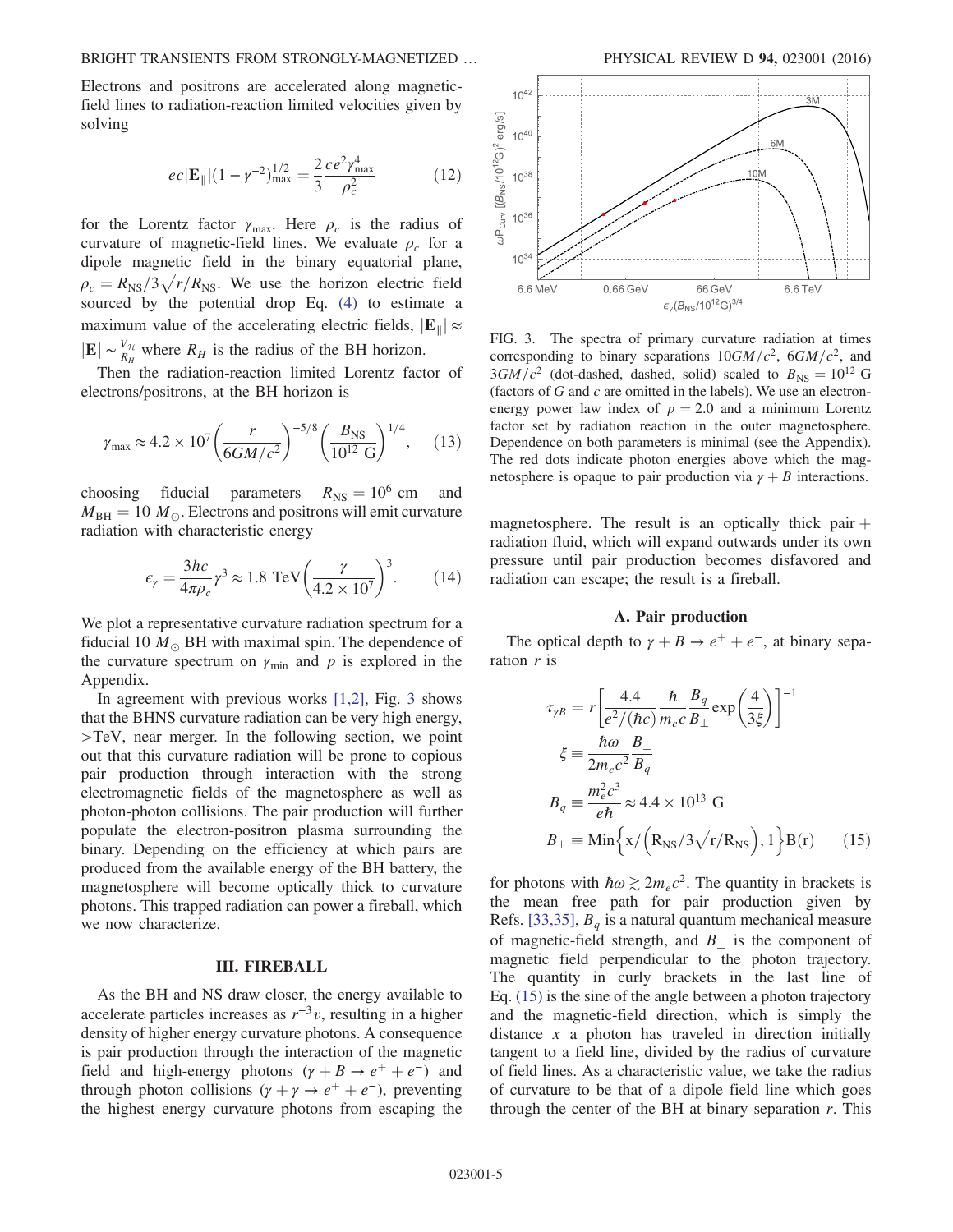approximation assumes that  $\xi \ll 1$ , which is always true initially when  $x = 0$  and  $B_{\perp} = 0$ . In practice we cap  $\xi \le 1$ because we are only interested in when  $\tau_{\gamma B} \rightarrow 1$ . After this point the  $\gamma + \gamma \rightarrow e^+ + e^-$  process will also become important, so we need not rely solely on the above calculation (see below).

For very high-energy photons, the optical depth limits to very large values but drops exponentially for lower energy photons, generated earlier in the binary inspiral. To capture the steep dependence of the  $\gamma + B \rightarrow e^+ + e^-$  optical depth on photon frequency, we evaluate  $\tau_{\gamma B}$  at a frequency near the peak of the time-dependent curvature radiation spectrum (see Fig. [3\)](#page-4-0).

The red dots plotted on top of the spectra of Fig. [3](#page-4-0) show the frequency at which the  $\gamma + B \rightarrow e^+ + e^-$  optical depth (Fig. [4](#page-5-0)) becomes unity for three different snapshots during the inspiral. Above the frequency indicated by the red dots in Fig. [3](#page-4-0), photons pair produce with the magnetic field before escaping the magnetosphere.

<span id="page-5-1"></span>The optical depth for  $\gamma + \gamma \rightarrow e^+ + e^-$  at binary separation  $r$  is

$$
\tau_{\gamma\gamma} \approx r n_{\gamma*} \sigma_{\gamma\gamma} \tag{16}
$$

where we use a collision cross section  $\sigma_{\gamma\gamma} = 11/180\sigma_T$ [\[36,37\]](#page-11-24) averaged over photon energy and written in terms of the Thomson scattering cross section  $\sigma_T$ .

Once the magnetosphere becomes optically thick to  $\gamma + B$  pair production, we assume that the radiation plus pair plasma thermalizes. Then we may approximate  $n_{\gamma*}$  as the portion of the Planck spectrum with sufficient energy to produce pairs

<span id="page-5-0"></span>

FIG. 4. The optical depth to the different pair producing processes. The magnetosphere curvature photons are trapped by  $\gamma + B$  early on,  $\gamma + \gamma$  also becomes relevant for magnetosphere photons just before merger. The  $\gamma + B$  optical depth is computed at a time-dependent frequency near the peak of the primary curvature spectrum. Factors of  $G$  and  $c$  are omitted in the upper x-axis label.

$$
n_{\gamma*} = \frac{8\pi}{c^3} \int_{2m_e c^2/h}^{\infty} \frac{\nu^2 d\nu}{e^{h\nu/kT} - 1},
$$
 (17)

which is an underestimate as any two photons with energies  $\sqrt{\epsilon_1 \epsilon_2} \geq 2 m_e c^2$  are favored to create pairs upon collision, not just those above  $2m_e c^2$ .

Figure [4](#page-5-0) shows the optical depth of the magnetosphere to both  $\gamma + B$  and  $\gamma + \gamma$  pair production as a function of time during inspiral for NS magnetic-field strengths which bracket the expected range. The  $\gamma + B$  process becomes important first, when curvature-photon energies surpass a critical value (see the red dots plotted on the spectra of Fig. [3](#page-4-0)). Much closer to merger,  $\gamma + \gamma \rightarrow e^- + e^+$  also becomes an important source of pair production and hence photon opacity.

The high optical depths in Fig. [4](#page-5-0) suggest copious pair production due to  $\gamma + B$  earlier in the inspiral. If this process thermalizes the radiation and pairs, then our assumption of a Planck gas in the computation of the subsequent  $\gamma + \gamma$  optical depth is warranted. The important point is that, with the large magnetic-field strengths and energy densities present in the BHNS magnetosphere near merger, both pair production processes will be favored. Hence we reason that pair production traps and thermalizes the power generated by the BH battery.

We can conclude from this section that the era of curvature radiation gives way to a hot fireball in the final moments before merger. Curvature radiation becomes trapped when  $\tau_{\gamma B} = 1$  (Fig. [4](#page-5-0)), from which we find that high-energy curvature radiation will no longer escape for the final 0.1 s  $(B/10^{12} \text{ G})$  $(B/10^{12} \text{ G})$  $(B/10^{12} \text{ G})$  of inspiral. Figure 2 shows that at 0.1 s  $(B/10^{12} \text{ G})$  before merger the BH-battery luminosity, and thus the maximum power in curvature radiation, is  $\sim$ 10<sup>38</sup> ergs<sup>-1</sup>(B/10<sup>12</sup>G)<sup>1/2</sup>, a factor of  $\sim$ 10<sup>7</sup>(B/10<sup>12</sup> G)<sup>3/2</sup> lower than the BH-battery peak power at merger. Consequently, at  $P_c \lesssim 10^{38} \text{ erg s}^{-1} (B/10^{12} \text{ G})^{1/2}$ , the ramp up in high-energy curvature radiation will likely only be observable within the galaxy.

The subsequent fireball however, could be observable at cosmological distances. We characterize the emission from the fireball in the following section.

#### B. Expansion and emission

The optically thick pair plus radiation fluid—the fireball—will expand under its own pressure. The alternative is that the fireball falls right down into the BH, although we argue this will not happen. To determine if the fireball will expand, we consider the imbalance of gravity and the mechanical pressure  $P$  of the fluid. The condition for expansion is

$$
\frac{dP}{dr} \sim \frac{P}{R_0} > \rho \frac{GM}{R_0^2},\qquad(18)
$$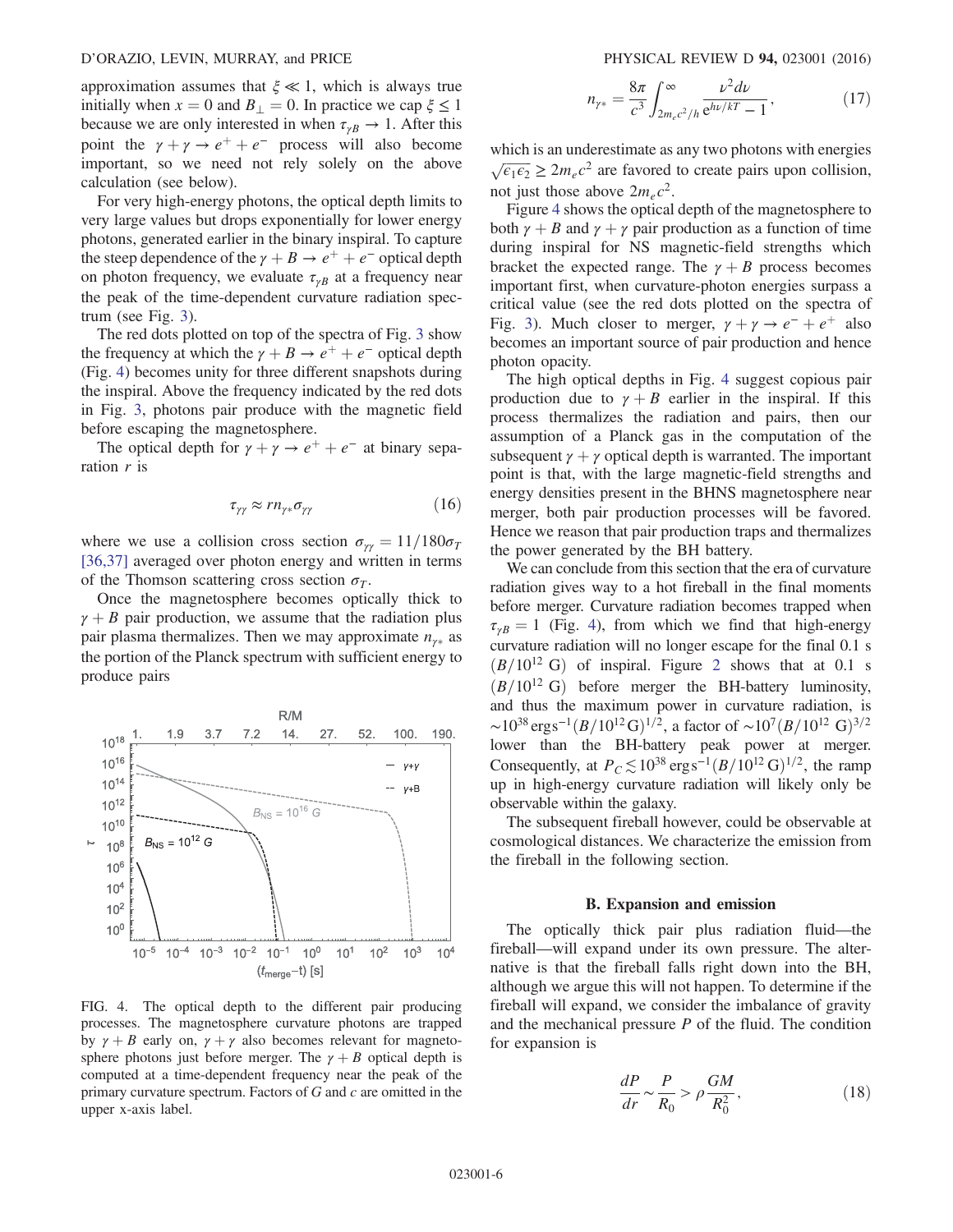where  $R_0$  is the initial scale over which energy is injected by the battery. For a radiation dominated fluid  $P = \rho c^2/3$ and then

$$
R_0 \gtrsim \frac{GM}{c^2},\tag{19}
$$

dropping all numerical factors. Radiation pressure alone can cause the fireball to expand. We note that the force balance is marginal at small size scales and will depend on the density distribution in addition to magnetic pressure, both of which will likely increase the outward pressure of the fireball and should be treated in a more detailed calculation. Considering the high temperature at merger, the pressure may be dominated by pairs, not radiation. In this limit,  $kT > m_e c^2$ , the total pair pressure is 7/4 the radiation pressure and the fireball will still expand.

After merger, the magnetic fields responsible for  $\gamma + B$ pair production will decay without the NS to anchor them (see however Sec. [IV](#page-7-0)). This means that, after merger, only  $\gamma + \gamma$  pair production and electron scattering will trap photons in the expanding fireball. To track the expansion of the fluid from this point, we estimate its properties during and after merger.

Because the optically thick, pair plus radiation fluid is assumed to be in thermal equilibrium, we can estimate the temperature of the fluid as

$$
T(r) = \left(\frac{\mathcal{P}(r)}{4\pi r^2 \sigma}\right)^{1/4},\tag{20}
$$

as a function of the binary separation throughout inspiral, where  $\mathcal{P}(r)$  is the power emitted by the BH battery at separation r, and  $\sigma$  is the Stefan-Boltzmann constant. Then the initial temperature of the fireball  $T_0$  is the final temperature before the magnetic fields are swallowed/ dissipated and the pair plus radiation fluid is released to expand. Evaluating this temperature at a final binary separation of  $R_0 \sim GM/c^2$  gives an initial injection temperature of

<span id="page-6-2"></span>
$$
kT_0 = 85 \text{ keV} \left(\frac{B_{\text{NS}}}{10^{12} \text{ G}}\right)^{1/2}.
$$
 (21)

We treat the fireball as an adiabatically expanding, relativistic fluid. As the fluid expands to a radial size scale R, it cools as  $T = T_0(R/R_0)^{-1}$ . At a large enough R,  $\gamma + \gamma$ pair production and electron scattering will no longer trap photons, and radiation escapes.

The  $\gamma + \gamma$  optical depth is given by Eq. [\(16\)](#page-5-1) and the optical depth to electron/positron scattering is

$$
\tau_{\rm es} \sim r n_{\pm} \sigma_{\rm T},\tag{22}
$$

where  $\sigma_{\rm T}$  is the Thomson scattering cross section, and  $n_+$  is the rest-frame, pair number density in thermal equilibrium.

We estimate  $n_+$  as the electron number density (e.g. [\[38\]](#page-11-25)), true for  $kT \ll m_e c^2$ , which is always the case in the photosphere for  $B_{\text{NS}} \lesssim 10^{16}$  G. Then,

$$
n_{\pm} \approx \frac{4\pi^{3/2}}{h^3} (2m_e kT)^{3/2} \exp\left(-\frac{m_e c^2}{kT}\right).
$$
 (23)

Eventually the fireball expands until the temperature has dropped sufficiently for both  $\tau_{\gamma\gamma} \leq 1$  and  $\tau_{\text{es}} \leq 1$ . We call this radius the photosphere radius  $R_{ph}$ . We find that the fireball first becomes transparent to  $\gamma + \gamma$  pair production and then to electron scattering at a larger, but similar radius (within a factor of a few). Hence the photosphere is defined where  $\tau_{es}(R_{\text{ph}}) \equiv 1$ . The photosphere radius as a function of NS magnetic-field strength is plotted in Fig. [5](#page-6-0) for two choices of the initial size of the fireball,  $GM/c^2$  and  $2GM/c^2$  (we assume a fiducial  $R_0 = GM/c^2$  throughout).

<span id="page-6-1"></span>We estimate the Lorentz factor of the adiabatically expanding fluid as  $\gamma = R/R_0$  [\[38\]](#page-11-25) for  $R \gg R_0$ . Then emission from the photosphere will be that of a blackbody boosted at Lorentz factor  $\gamma_{ph}=R_{ph}/R_0$ . Such a boosted blackbody looks like the rest-frame blackbody but with an effective temperature

$$
T_{\rm eff} = \frac{T_{\rm ph}}{\gamma_{\rm ph}(1 - v_{\parallel}/c)} \equiv D T_{\rm ph} \eqno(24)
$$

where D is the doppler factor,  $T_{ph}$  is the temperature in the rest frame of the photosphere, and  $v_{\parallel} = v \cos \theta$  is the lineof-sight velocity, where  $\theta$  is the angle from observer line of sight. Because the shell is expanding spherically, each patch of the expanding photosphere will have a different effective temperature and the observed, time-dependent spectrum will be a sum of the spectra of all patches on equivalent light travel time surfaces (e.g., [\[39\]\)](#page-11-26). We do not include such details here; in Sec. [V](#page-8-0) we integrate the line-ofsight dependent blackbody spectra over the photosphere to

<span id="page-6-0"></span>

FIG. 5. The radius of the photosphere as a function of NS magnetic-field strength, for different assumed radii of energy injection  $R_0 = GM/c^2$ ,  $2GM/c^2$ . Factors of G and c are omitted in the figure labels.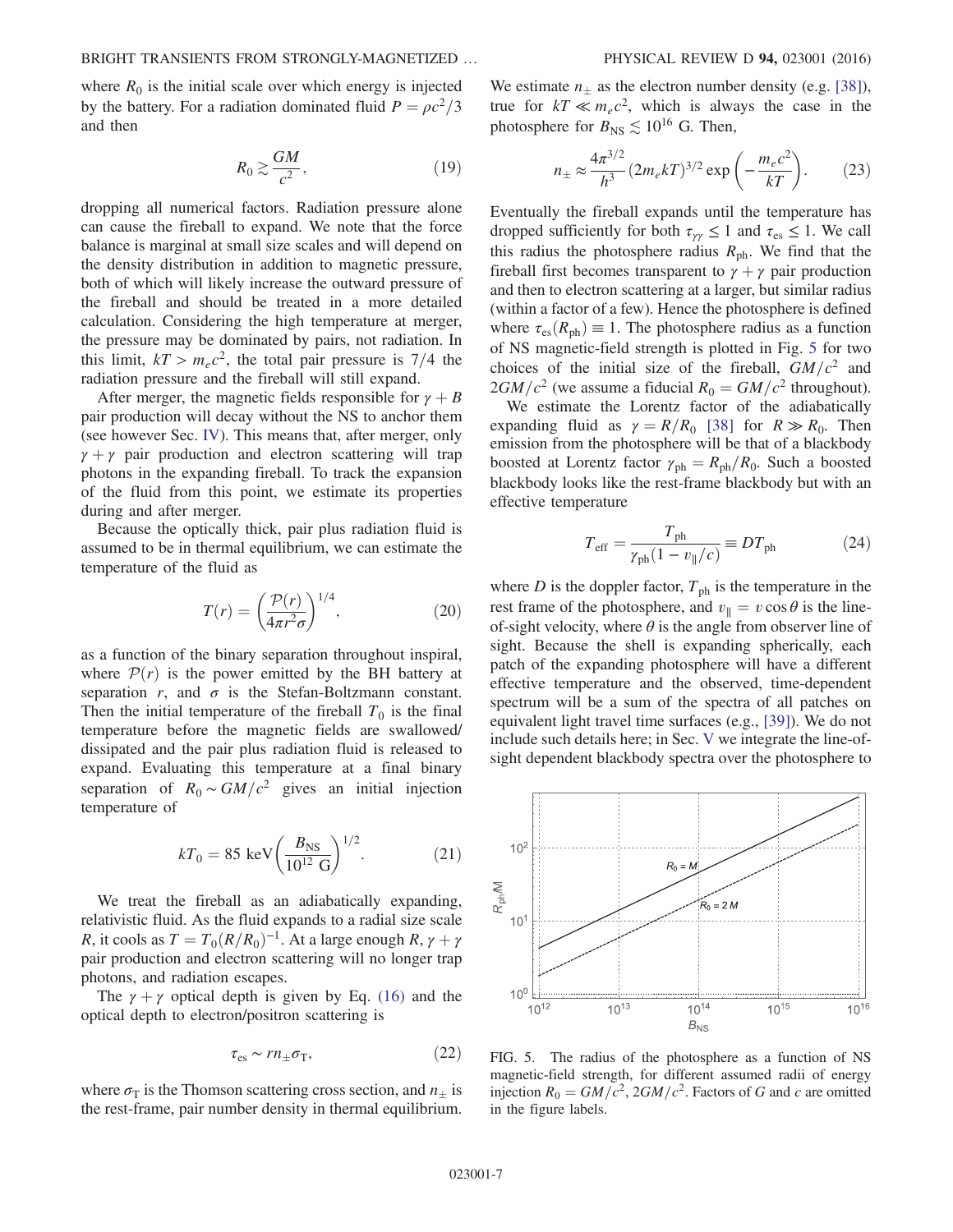find a composite spectrum, but for now we make a simple estimate for the peak energy of blackbody emission.

The total photospheric emission will not deviate greatly from blackbody, and the majority of emission will come from the portion of the expanding sphere for which the Doppler factor is positive, where the angle to the line of sight is less than  $1/\gamma$ . For highly relativistic expansion, the blue-shifted temperature Eq. [\(24\)](#page-6-1) becomes  $T = \gamma T_{ph}$  at  $\theta = 1/\gamma$  and  $T = 2\gamma T_{\text{ph}}$  at  $\theta = 0$ . For simplicity we use that the photosphere emission is a blackbody with temperature  $T \sim \gamma T_{\text{ph}}$ . Then because the photosphere temperature is related to the initial temperature as  $T_{ph} = T_0(R_0/R)$  $T_0/\gamma_{\rm ph}$ , the observed blackbody temperature is simply T =  $T_0$  (see also [\[38\]\)](#page-11-25); the observed temperature is the same as the initial injection temperature of Eq. [\(21\)](#page-6-2) (the effects of gravitational redshift are negligible for  $R_{ph} \gg R_0$ ). For a fiducial energy-injection size scale of  $R_0 = GM/c^2$ , the observed photosphere emission will peak at

<span id="page-7-1"></span>
$$
h\nu_{\text{peak}} = 0.24 \text{ MeV} \left( \frac{B_{\text{NS}}}{10^{12} \text{ G}} \right)^{1/2},
$$
 (25)

ranging from hard x rays to  $\gamma$  rays.

From the pair density at the photosphere we estimate the plasma frequency to be,

$$
\nu_{\rm pl} = \sqrt{\frac{n_{\pm}e^2}{\pi m_e}} \lesssim 4.4 \times 10^{12} \text{ Hz} \left(\frac{B_{\rm NS}}{10^{12} \text{ G}}\right)^{-0.26}.
$$
 (26)

The blackbody emission is not shorted out by the pair plasma, however, emission in the far-infrared and at longer wavelengths does not escape the photosphere.

Because the photosphere is generated due to a decrease in pair density, there will be no detectable signal from blue-shifted pair annihilation (see also [\[38,40\]\)](#page-11-25). The ratio of energy in pairs to that in radiation at the photosphere is small,

$$
\frac{E_{\pm}}{E_{\gamma}} \simeq \frac{m_e c^2 n_{\pm} c}{\sigma T_{\text{ph}}^4} < 10^{-8}.\tag{27}
$$

Finally we note that, because the fireball must expand out to its photosphere size before it can radiate, the EM transient predicted here will occur at least  $R_{\text{ph}}/c$  ∼ 0.2 msec $\sqrt{B/10^{12} \text{ G}}$  after the initial energy injection. If energy injection is associated with merger, then this EM signature will occur shortly after peak gravitational-wave emission. Hence gravitational waves from the inspiral stage, which will trigger a LIGO detection, will also warn of this EM counterpart.

To summarize, we predict that, as the binary nears the final few  $GM/c^2$  in binary separation, high-energy curvature radiation will produce pairs by interacting with other photons and also the magnetic field. The BHNS magnetosphere becomes optically thick to pair production, trapping the energy injected by the BH battery. This energy injection causes the optically thick pair plus radiation fluid to expand outwards until the temperature drops below that which favors a high pair density. At this point pair production and electron scattering no longer contain the photons and they escape. For initial NS field strengths of  $10^{12} \rightarrow 10^{16}$  G, the observable radiation is characterized as

- (i) Blackbody radiation with a peak photon energy  $h\nu \sim 0.24 \text{ MeV } \sqrt{B_{\text{NS}}/10^{12} \text{ G}}.$
- (ii) A bolometric luminosity of up to  $10^{45}$  erg s<sup>-1</sup>  $(B_{NS}/10^{12} \text{ G})^2$ .
- (iii) Defining  $\Delta t_{42}(B_{\text{NS}})$  as the time before merger over which the BH is supplying power above  $10^{42}$  erg s<sup>-1</sup>, and associating this with the emission time scale, the burst times to the closest order of magnitude are  $\Delta t_{42}$ (10<sup>12</sup> G) ~ 10<sup>-3</sup> s,  $\Delta t_{42}$ (10<sup>14</sup> G) ~ 0.1 s,  $\Delta t_{42}$ (10<sup>16</sup> G) ~ 10 s.

We next consider a post-merger signal and the observability of both merger and post-merger events.

# IV. POST MERGER

<span id="page-7-0"></span>When the BH swallows the NS, a magnetic flux is deposited onto the BH, magnetizing the hole. The no-hair theorem suggests the BH, in vacuum, must shed the absorbed B field on order the BH light crossing time, in very long-wavelength,  $~\sim R_H$ , radiation (e.g., [\[41\]](#page-11-27)). However, [\[42\]](#page-11-28) have argued, in the context of NS collapse to a BH, that because the BH is immersed in magnetosphere plasma, the no-hair theorem is not applicable and the BH may retain a magnetic field anchored in a remnant magnetosphere for longer. The situation is similar to our case where the BH swallows the NS. In the limit of a nonresistive plasma, magnetic-field lines are frozen into the plasma of the magnetosphere. Because of the frozen-in condition, field lines which connect the NS surface to infinity before merger must also connect the BH horizon to infinity after merger, while closed field lines are swallowed along with the NS. Hence a magnetic field is anchored onto the BH merger remnant. For a resistive plasma, the field will decay on the resistive time scale of the magnetosphere. As a consequence, the remnant BH could generate an electromagnetic signature through the BZ mechanism [\[22,42\].](#page-11-12)

<span id="page-7-2"></span>The initial BZ power can be written in terms of the magnetic flux deposited onto the BH horizon as

$$
P_{\rm BZ} \sim \frac{\phi^2}{4\pi c} \left(\frac{Sc}{R_H(S)}\right)^2
$$
  
 
$$
\sim 3 \times 10^{42} \text{ erg s}^{-1} S^2 \left(\frac{B_{\rm NS}}{10^{12} \text{ G}}\right)^2
$$
  
 
$$
\times \left(\frac{2\pi/\Omega_{\rm orb}}{1 \text{ msec}}\right)^{-2} \left(\frac{R_H(S)}{GM/c^2}\right)^{-2}, \tag{28}
$$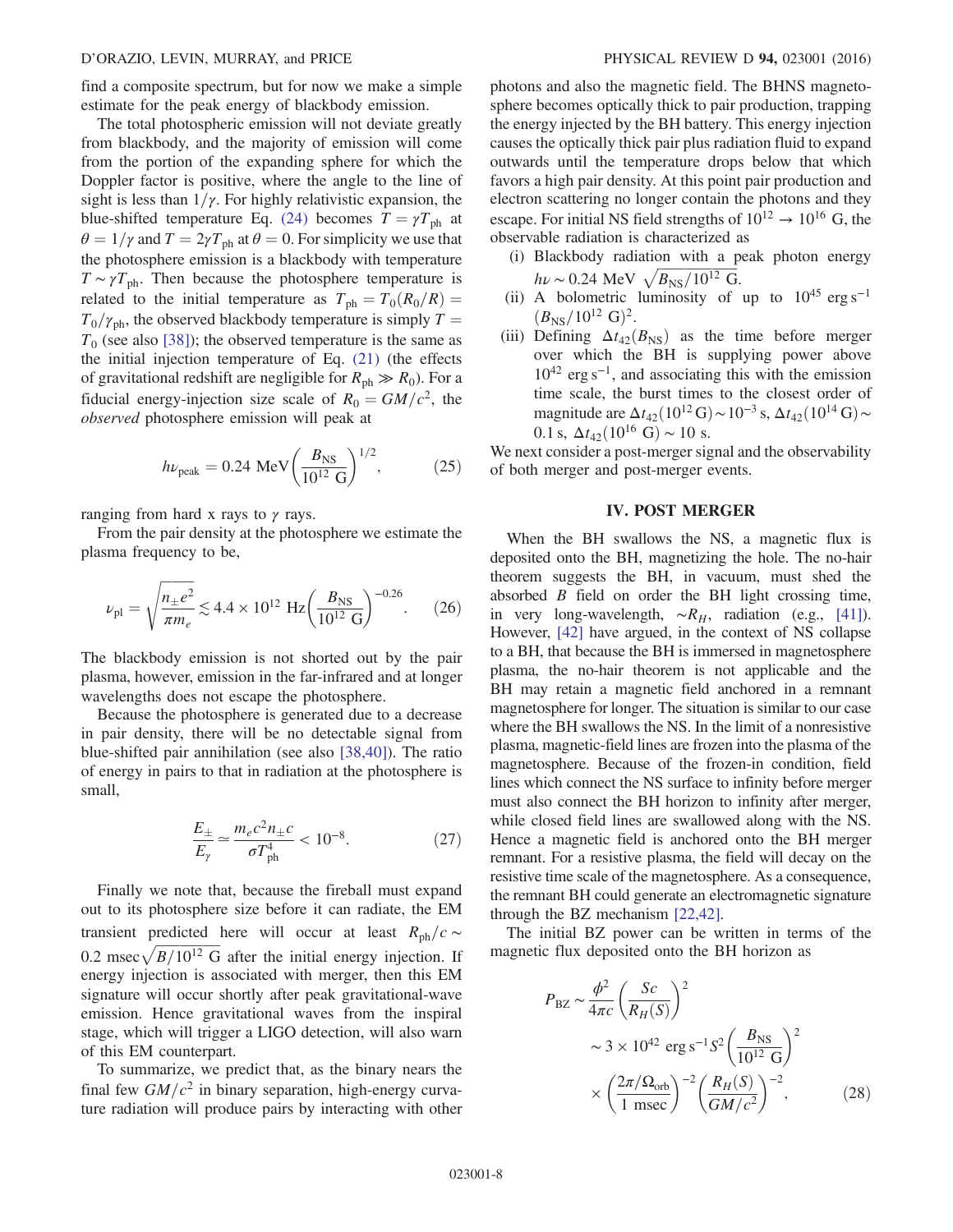where  $S$  is the dimensionless BH spin related to the BH angular momentum by  $J = SGM^2/c$ ,  $R_H(S)$  is the spin dependent horizon radius, and  $2\pi/\Omega_{\rm orb}$  is the binary orbital period. In the second line we have approximated the magnetic flux thrown onto the BH as the flux of open magnetic-field lines at the NS polar caps [\[32,42\],](#page-11-21)

$$
\phi = 2\pi B_{\rm NS} R_{\rm NS}^2 \sin^{-1} \left( \frac{R_{\rm NS} \Omega}{c} \right),\tag{29}
$$

where, in the single NS case,  $\Omega$  is the NS spin angular frequency, but here the light cylinder, and hence the footprint of open field lines on the NS surface, is determined by the orbital velocity in addition to the NS spin. Approximating  $\Omega$  as the orbital angular frequency near merger, Fig. [6](#page-8-1) plots the initial power available to the postmerger BH as a function of BH spin.

Notice that the post-merger BZ power scales as  $M^{-2}$ through  $R_H(S)$  whereas the usual BZ power scales as  $M^2$ . The BZ power depends on the square of the magnetic flux deposited onto the BH, which in the standard case, scales with the squared black-hole surface area  $M<sup>4</sup>$ ; adding also the dependence on horizon angular velocity, which scales as  $M^{-2}$ , gives the usual  $M^2$  scaling. In the BHNS merger case however, the magnetic flux is set not by the BH size, but by the available flux brought in by the NS, so indeed larger BHs emit less BZ power.

Such a post-merger event will likely generate a relativistically beamed jet which peaks at maximum luminosity given by Fig. [6](#page-8-1) and then decays with the decaying BH magnetosphere. If the BH can hold onto the magnetosphere for a long enough time, such an event might generate a type of afterglow to the BHNS merger. Assuming that the postmerger signal begins at the same time as fireball expansion, at merger, then the peak luminosity of the post merger signal would be observed  $R_{ph}/c \sim 0.2$  msec  $\sqrt{B/10^{12} \text{ G}}$ 

<span id="page-8-1"></span>

FIG. 6. The power available to the post-merger, spinning BH remnant as a function of remnant spin and NS magnetic-field strength. This power is generated from the Blandford-Znajek process and the flux of open NS magnetic-field lines, Eq. [\(28\).](#page-7-2) This maximal power will decay as the remnant magnetosphere decays on the resistive time scale.

before the blackbody fireball emission. We mention this as it is of observational interest and an avenue to pursue in developing the full portrait of the BH battery.

## V. OBSERVABILITY

<span id="page-8-0"></span>The Fermi GBM [\[43\]](#page-11-29) is well suited for detecting the transients described above. It has an energy range of  $0.008 \rightarrow 30$  MeV, capturing the peak of emission predicted for binaries with  $10^{12}$  to ~10<sup>16</sup> G NS magnetic-field strengths [Eq.  $(25)$ . It has a 2  $\mu$ s timing resolution, sufficient to resolve the  $\geq 1$  msec bursts. The Fermi GBM also operates with a nearly full-sky field of view (currently operating at 9.5 sr with a 10 sr goal), important for catching such possibly rare transients.

We estimate the photon flux at the instrument by assuming emission from a blackbody with Doppler boosted [Eq. [\(24\)\]](#page-6-1) and cosmologically redshifted temperature. The photon flux at the GBM is

$$
F_{\text{obs}} = 2\pi \int_0^{\theta_c} \int_{\nu_{\text{min}}}^{\nu_{\text{max}}} \frac{2\nu^2}{c^2} \frac{\cos\theta \sin\theta d\nu d\theta}{\exp\left[\frac{\ln(1+z)}{kT_{\text{eff}}(\theta)}\right] - 1}
$$

$$
\theta_c = \frac{R_{\text{ph}}}{d_A(z)}
$$

$$
d_A(z) = \frac{c}{H_0} \int_0^z \frac{dz'}{\sqrt{\Omega_M(1+z)^3 + \Omega_\Lambda}}
$$

$$
T_{\text{eff}}(\theta) = T_{\text{ph}} \left[ \gamma \left(1 - \frac{v}{c} \cos\left(\frac{\pi}{2} \frac{\theta}{\theta_c}\right)\right) \right]^{-1} \tag{30}
$$

where  $d_A$  is the angular diameter distance in the 2015 Planck cosmology with  $\Omega_M = 0.308$ ,  $\Omega_{\Lambda} = 1 - \Omega_m$ , and  $H_0 = 67.8$  km s<sup>-1</sup> Mpc<sup>-1</sup> [\[44\]](#page-11-30), and where integration is over the solid angle of the photosphere at redshift  $z$ , and over the frequency limits of the GBM. We use the minimum detectable flux for the GBM to solve  $F_{obs}(z) = F_{min}$  for the maximum observable redshift to which BHNS transients could be observed. Using the GBM on-board trigger sensitivity,  $F_{\text{min}} = 0.71 \text{ cm}^{-2} \text{ s}^{-1}$  [\[43\]](#page-11-29), we find

$$
d_M^{\max}(B_{\text{NS}} = 10^{12} \text{ G}) \sim 9 \text{ Mpc}; \quad z^{\max} = 0.002
$$
  
\n
$$
d_M^{\max}(B_{\text{NS}} = 10^{13} \text{ G}) \sim 49 \text{ Mpc}; \quad z^{\max} = 0.011
$$
  
\n
$$
d_M^{\max}(B_{\text{NS}} = 10^{14} \text{ G}) \sim 270 \text{ Mpc}; \quad z^{\max} = 0.064
$$
  
\n
$$
d_M^{\max}(B_{\text{NS}} = 10^{15} \text{ G}) \sim 1.3 \text{ Gpc}; \quad z^{\max} = 0.339
$$
  
\n
$$
d_M^{\max}(B_{\text{NS}} = 10^{16} \text{ G}) \sim 5.1 \text{ Gpc}; \quad z^{\max} = 1.886, \quad (31)
$$

which we have quoted in terms of the comoving radial distance  $d_M$  and the corresponding redshift. The  $\gtrsim 10^{13}$  G binaries are detectable out to beyond the initial LIGO volume, while only the  $\geq 10^{14.5}$  G binaries are detectable out to approximately the advanced LIGO volume for BHNS mergers (redshift  $z \sim 0.1$ ; [\[45\]](#page-11-31)).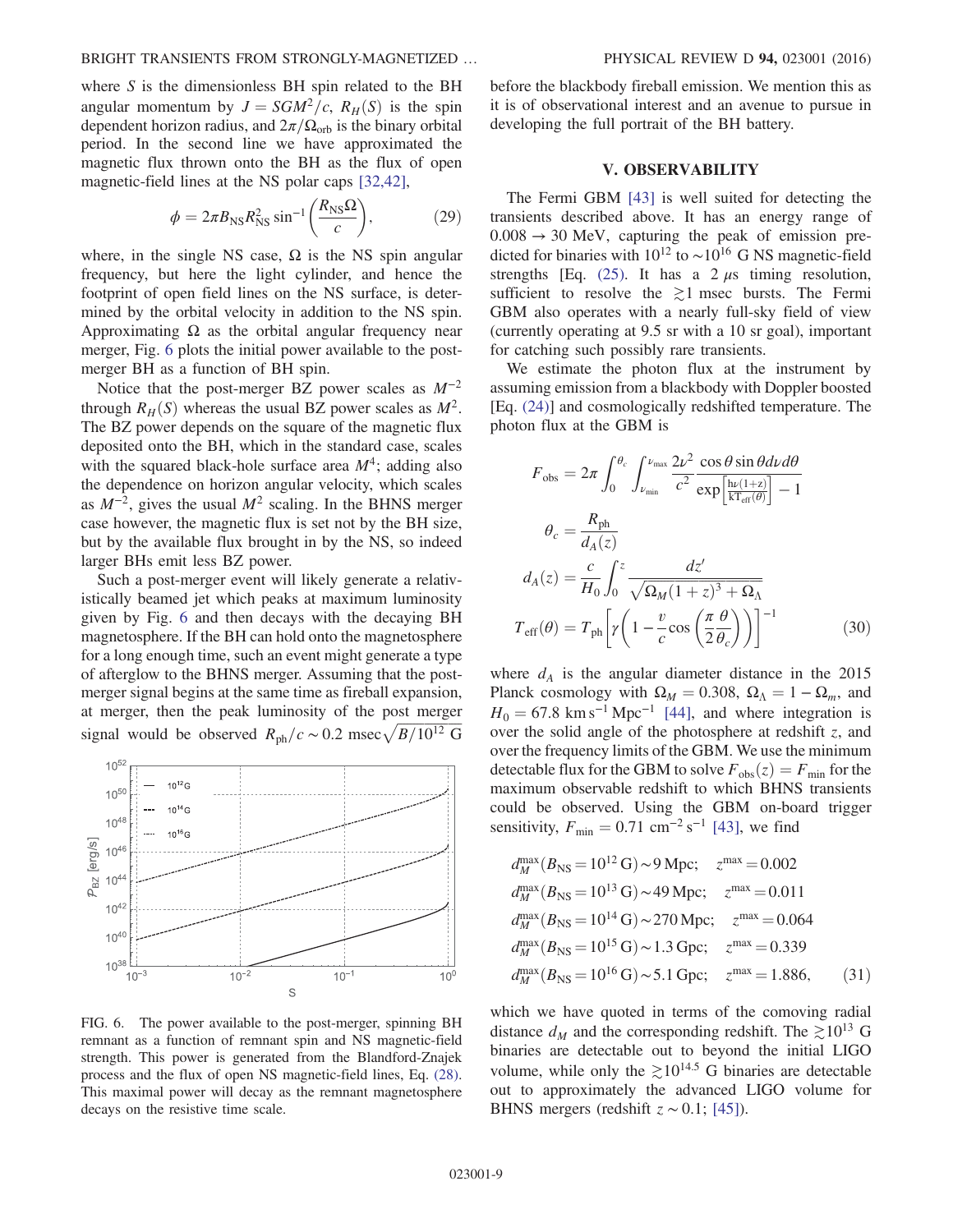To estimate the number of expected detections out to  $z<sup>max</sup>$  we need to know the rate of BHNS mergers as a function of  $B_{\text{NS}}$ , and we need to know what fraction of those mergers generate the signal derived here. BHNS coalescence rates are computed by Ref. [\[45\]](#page-11-31). They predict between  $6 \times 10^{-4}$  and 1 BHNS coalescences per Mpc<sup>3</sup> per Myr with a most probable rate of 0.03 per Mpc<sup>3</sup> per Myr. Estimating the number of nondisrupting BHNS mergers with a given NS magnetic-field strength is beyond the scope of the present work. Instead, we parametrize the fraction of BHNS mergers which generate the signal predicted here as  $f_{\text{fb}}(B_{\text{NS}})$ . Using the calculated maximum detection redshifts we calculate the comoving detection volume. Using this maximum detection volume, coalescence rates with  $f_{\text{fb}} = 1$ , and a 10 sr field of view, Table [I](#page-9-0) lists the expected number of events that FERMI GBM could detect per year.

For BHNS binaries with  $B_{\text{NS}} \lesssim 10^{14}$  G, these optimistic, expected rates of detection drop below 1 per year. To probe the binaries with  $B_{\text{NS}} \gtrsim 10^{13}$  G at a rate of ~1.0 $f_{\text{fb}}$  yr<sup>-1</sup>, future x-ray instruments must have full-sky sensitivities of  $~\sim$ 10 $\times$  the FERMI GBM. They must have sensitivities ~600× the GBM to reach  $B_{\text{NS}} \gtrsim 10^{12}$  G binaries at the same rate.

Assuming our model roughly captures the BHNS luminosity and spectrum, there are two options for BHNS mergers with  $B_{NS} \gtrsim 10^{14}$  G. Either we have already observed the high-magnetic field BHNS fireballs as a subclass of short gamma-ray bursts (sGRBs), or we have not, and the fraction of nondisrupting BHNS binaries with such magnetic fields  $f_{\text{fb}}$  is very small.

The BHNS fireball could compose a subclass of the sGRB population if a, yet unknown, mechanism saturates NS field strengths to maximal  $>10^{15}$  G values near merger, then the rates predicted here become comparable to the inferred (beaming angle dependent) rates of sGRBs,  $8 \rightarrow 1100 \,\text{Gpc}^{-3} \,\text{yr}^{-1}$  from Swift measurements [\[46\]](#page-11-32). The analysis of Sec. [III](#page-4-2) allows emission from  $\sim 10^{15}$  G fireballs to be of order seconds, consistent with sGRB time scales.

Alternatively, evidence has been found that a class of sGRBs, making up 10 to 25 percent of the total, may be at a near  $z \le 0.025$  [\[47\]](#page-11-33). These would be a different class than those sGRBs for which distances can be measured out to a Gpc through afterglows (e.g., [\[48\]\)](#page-11-34). The implication is that a class of sGRBs has a much lower luminosity engine, which could be powered by the  $B_{NS} \sim 10^{13}$  G BHNS transients discussed here. This possibility, however, requires an explanation for increased rates of BHNS mergers in the local universe.

If the BHNS fireball is not a subset of the observed GRB population, then, based on the present nondetection, we may place limits on the fraction of binaries which carry  $B_{\text{NS}} \gtrsim 10^{14}$  G, to merger. Using the expected rates and the total operation time of the GBM at its current sensitivity (∼5 years) we find that  $f_{\text{fb}}(\geq 10^{15} \text{ G}) \lesssim 10^{-3}$ 

<span id="page-9-0"></span>TABLE I. Expected number of Fermi GBM events in units of [yr<sup>-1</sup>]  $f_{\text{fb}}(B_{\text{NS}})$  where  $f_{\text{fb}}(B_{\text{NS}})$  is the fraction of BHNS coalescences with NS magnetic-field strength  $B_{NS}$  and which will not tidally disrupt the NS and will generate the signal predicted here.  $B_{NS}$  is the NS surface magnetic-field strength.

| $B_{\text{NS}}$ [G] | Minimum              | Expected             | Maximum              |
|---------------------|----------------------|----------------------|----------------------|
| $10^{12}$           | $1.4 \times 10^{-6}$ | $6.9 \times 10^{-5}$ | $2.3 \times 10^{-3}$ |
| $10^{13}$           | $2.4 \times 10^{-4}$ | $1.2 \times 10^{-2}$ | 0.4                  |
| $10^{14}$           | $3.9 \times 10^{-2}$ | 2.0                  | 66                   |
| $10^{15}$           | 5.0                  | 248                  | $8.3 \times 10^{3}$  |
| $10^{16}$           | 267                  | $1.3 \times 10^{4}$  | $4.5 \times 10^{5}$  |

and  $f_{\text{fb}}(\geq 10^{16} \text{ G}) \lesssim 10^{-4}$ . Where the inequalities assume that  $f_{\text{fb}}$  is a steeply decreasing function of magnetic-field strength for  $B_{\text{NS}} > 10^{14}$  G.

Another possibility is that these upper limits for the luminosity of the signal are indeed overestimates and mechanisms such as screening in the magnetosphere greatly damp power output; continued electromagnetic, as well as future gravitational wave, observations will test this. Concurrently, further modeling of the BHNS magnetosphere would hone the expected signal and the derived rates of detection.

The above analysis relies on a choice of  $R_0 = GM/c^2$ for the size scale of energy injection. This is a natural choice, however we discuss briefly the dependence of our results on injection radius. If we go with a large value of  $R_0 = 2GM/c^2$ , then less energy is injected over a larger volume and the initial temperature of the fireball drops to 18 keV  $(B_{NS}/10^{12} \text{ G})^{1/2}$  from our fiducial 85 keV  $(B_{\text{NS}}/10^{12} \text{ G})^{1/2}$  for  $R_0 = GM/c^2$ . This corresponds to a peak black body temperature of 52 keV  $(B_{\text{NS}}/10^{12} \text{ G})^{1/2}$ , down from the fiducial 0.24 MeV  $(B_{\text{NS}}/10^{12} \text{ G})^{1/2}$ . These lower energies are still within the energy range of the Fermi GBM, but a combination of less injected energy, smaller photosphere sizes (Fig. [5\)](#page-6-0) (and hence smaller expansion speed at the photosphere) decrease the maximum observable distance of the fireball by a factor of ∼3 and also decreases the expected rates (Table [I\)](#page-9-0) by 1 to 2 orders of magnitude.

#### VI. CONCLUSION

We have used BH-battery energetics to argue that near merger, a BHNS will produce an electromagnetic transient. A spectrum of high-energy (∼TeV) curvature radiation will escape the magnetosphere before the last 0.1 s  $(B/10^{12} \text{ G})$ of inspiral. This signature will only reach luminosities of  $\sim$ 10<sup>38</sup> erg s<sup>-1</sup>(B/10<sup>12</sup> G)<sup>1/2</sup> before being quenched by pair production and fueling the more luminous fireball transient. The expanding fireball will become transparent and emit as a blackbody in the x-ray to  $\gamma$ -ray range for of order  $10^{-3} \rightarrow 10$  seconds depending on the NS magnetic-field strength. The observed luminosity can peak at  $10^{45}$  erg s<sup>-1</sup> for a  $10^{12}$  G NS magnetic field or up to  $10^{53}$  erg s<sup>-1</sup> for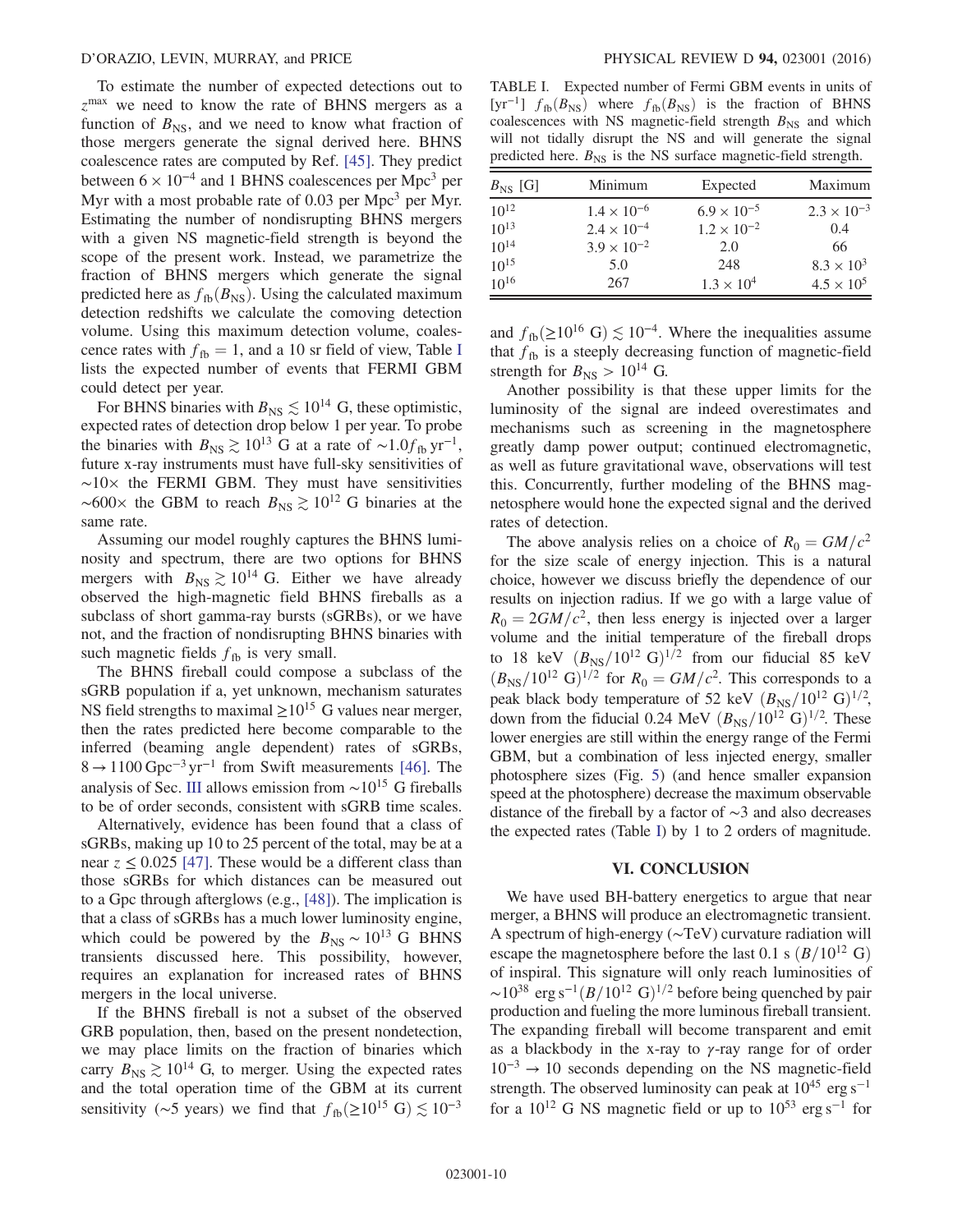#### BRIGHT TRANSIENTS FROM STRONGLY-MAGNETIZED ... PHYSICAL REVIEW D 94, 023001 (2016)

magnetar strength fields. If the BH can hold onto the NS magnetic fields after merger through a slow decay of the magnetosphere [\[42\],](#page-11-28) a spinning remnant BH could power a relativistic jet with bolometric luminosity up to 2 orders of magnitude lower than the fireball luminosity, peaking at ~0.2 msec $\sqrt{\frac{B}{10^{12} \text{ G}}}$  before the observed fireball emission, and decaying on the unknown resistive time scale of the magnetosphere.

The prospects for detecting the bright, fireball transient are dependent on the (unknown) distribution of NS magnetic-field strengths  $B_{NS}$  at merger. To explore these prospects, we have left the NS surface magnetic-field strength as a free parameter. Conversely, BHNS merger rates allow our model to put constraints on  $B_{NS}$  at merger. Given predicted BHNS merger rates, the majority of BHNS mergers must have  $B_{\text{NS}} > 10^{14}$  G to be detectable by Fermi GBM at the rate of ~1 yr<sup>-1</sup>. If  $B_{\text{NS}} \lesssim 10^{12}$  at merger, as might be expected from the observed pulsar magnetic-field strengths [\[49\],](#page-11-35) a future x-ray instrument would need a full-sky sensitivity of  $\geq 600$  the present FERMI GBM capabilities to detect these EM signatures of BHNS coalescence. If ordered magnetic fields are amplified to  $\geq 10^{15}$  G at merger, then expected FERMI GBM detection rates for the signature in this study climb to rival the gammaray burst rate, and may be a subclass of sGRBs [\[46\].](#page-11-32)

Any observation of a BH-battery transient would be exciting in its own right. With advanced LIGO now operational, the EM counterpart to BHNS coalescence has additional payout potential, offering unique information to extend the astronomical reach of the gravitationalwave observatories.

## ACKNOWLEDGMENTS

The authors thank Andrei Beloborodov, Brian Metzger, and Sean McWilliams for useful discussions. The authors also thank the anonymous referee for comments that improved the manuscript. D. J. D. acknowledges support from a National Science Foundation Graduate Research Fellowship under Grant No. DGE1144155. J. L. thanks the Tow Foundation for their support. J. L. was also supported by a Guggenheim Fellowship and is a Chancellor's Fellow at Chapman University. This research was undertaken, in part, thanks to funding from the Canada Research Chairs program. Canada Research Chairs program was supported in part by the Natural Sciences and Engineering Council of Canada.

# APPENDIX: PARAMETER DEPENDENCE OF CURVATURE SPECTRA

Figure [7](#page-10-0) plots the curvature radiation spectra, identical to Fig. [3](#page-4-0), but for different values of the electron-energy power law index  $p$ , and the minimum electron Lorentz factor in the magnetosphere,  $\gamma_{\text{min}}$ . We vary p from 1.0 to 3.0. We choose minimum Lorentz factors which bracket the range of plausible values:  $\gamma_{\text{min}} = 1$ , and a minimum radiationreaction limited Lorentz factor which we compute with Eq. [\(13\)](#page-4-3) but with electric field at the edge of the binary orbital light cylinder ( $\Omega_{\text{orb}}/c$ ) that falls off from its horizon value as  $r^{-2}$  [\[26\]](#page-11-16). Near merger this is only a few times smaller than the maximum  $\gamma$  computed form the horizon electric fields.

<span id="page-10-0"></span>

FIG. 7. The spectrum of primary curvature radiation at times corresponding to binary separations of 10*M*, 6*M*, and 3*M* (dot-dashed, dashed, solid). Each panel is for the labeled minimum electron Lorentz factor and power law index p of electron energies.  $\gamma_{\rm min} = \text{RadRx}$ refers to the radiation-reaction limited Lorentz factor at the point of weakest electric field in the region connecting NS and BH (of order a few to 10 times smaller than the maximum Lorentz factor near merger).